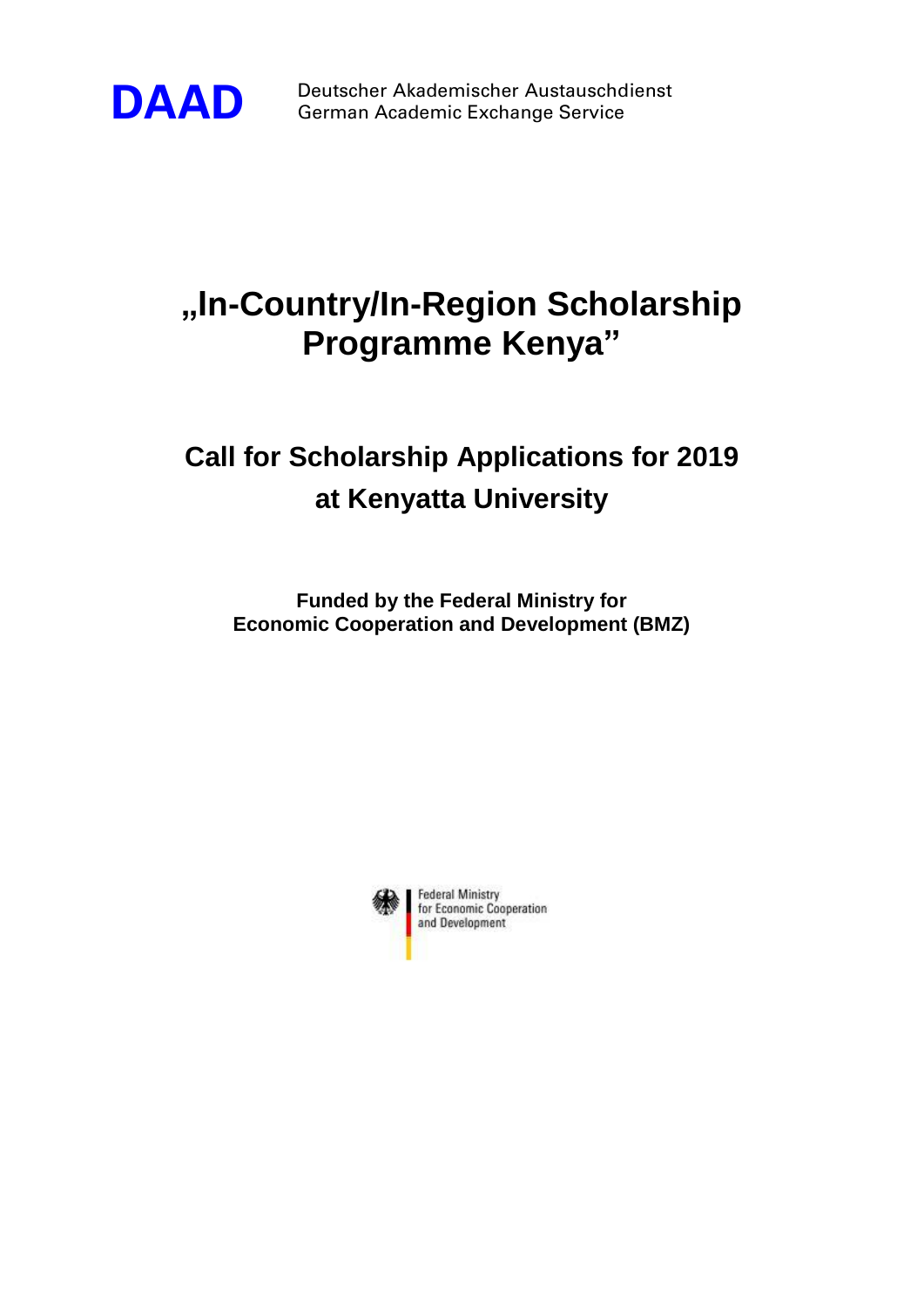

| Programme<br><b>Objectives</b>     | DAAD (German Academic Exchange Service), as a publicly funded, selfgoverning<br>organisation of the institutions of higher education in Germany, promotes<br>international academic exchange as well as educational co-operation with<br>developing countries through a variety of funding and scholarship programmes.                                                                                                                                                                                                                                                                                                                                                                                                                                  |
|------------------------------------|---------------------------------------------------------------------------------------------------------------------------------------------------------------------------------------------------------------------------------------------------------------------------------------------------------------------------------------------------------------------------------------------------------------------------------------------------------------------------------------------------------------------------------------------------------------------------------------------------------------------------------------------------------------------------------------------------------------------------------------------------------|
|                                    | As part of the "In-Country/In-Region Scholarship Programme" DAAD offers<br>scholarships for PhD and Master studies. The programme is funded by the<br>German Federal Ministry of Economic Cooperation and Development (BMZ) and<br>aims at university staff in the first line, without neglecting the public sector demand<br>of academically trained personnel.                                                                                                                                                                                                                                                                                                                                                                                        |
|                                    | The target group for scholarships are graduates and postgraduates from Sub-<br>Sahara Africa with a first academic degree if applying for a Master's programme,<br>or with a Master's degree if applying for a doctoral programme who want to pursue<br>Master's or PhD courses in their home country (so called In-Country<br>scholarships) or in another Sub-Sahara African country (so called In-Region<br>scholarships).                                                                                                                                                                                                                                                                                                                            |
|                                    | It has been agreed upon that DAAD cooperates with Kenyatta University by<br>offering up to 1 In-Region scholarship and up to 5 In-Country scholarships<br>for PhD studies and up to 1 In-Region scholarship and up to 3 In-Country<br>scholarships for Master studies at Kenyatta University for the intake 2019.                                                                                                                                                                                                                                                                                                                                                                                                                                       |
|                                    | The awarding of scholarships will be subject to the provision of funds.                                                                                                                                                                                                                                                                                                                                                                                                                                                                                                                                                                                                                                                                                 |
| <b>Application</b><br>requirements | Applicants<br>have successfully completed generally a three-year university degree<br>(Master candidates) or a two-year university degree (doctoral candidates)<br>with above average results (upper forth of class)<br>clearly show motivation and strong commitment<br>٠<br>have thorough knowledge of the language of instruction<br>$\bullet$<br>have completed their last university degree not more than 6 years ago at<br>$\bullet$<br>the time of application<br>must be nationals or permanent resident of a Sub-Sahara African country<br>٠<br>should generally be a) staff member of a public university, b) candidate<br>$\bullet$<br>considered for teaching or research staff recruitment, c) from the public<br>sector or d) DAFI-Alumni |
|                                    | Female applicants and candidates from less privileged regions or groups are<br>especially encouraged to participate in the programme.                                                                                                                                                                                                                                                                                                                                                                                                                                                                                                                                                                                                                   |
|                                    | Scholarships are initially granted for one year and can be extended to a maximum<br>of two years for Master studies and three years for PhD studies upon receipt of an<br>application for extension. Scholars must demonstrate satisfactory progress before<br>an extension is granted. All further information will be provided after admission to<br>the scholarship programme.                                                                                                                                                                                                                                                                                                                                                                       |
| <b>Eligible fields</b>             | The In-Country/In-Region Scholarship Programme supports studies in subject<br>areas with strong relevance to national development.                                                                                                                                                                                                                                                                                                                                                                                                                                                                                                                                                                                                                      |
|                                    | The scholarships at Kenyatta University are available in the following fields:                                                                                                                                                                                                                                                                                                                                                                                                                                                                                                                                                                                                                                                                          |
|                                    | <b>PhD in Biotechnology</b><br><b>PhD in Environmental Planning</b><br><b>Master in Renewable Energy</b>                                                                                                                                                                                                                                                                                                                                                                                                                                                                                                                                                                                                                                                |
| <b>Place of tenure</b>             | Kenyatta University, Kenya                                                                                                                                                                                                                                                                                                                                                                                                                                                                                                                                                                                                                                                                                                                              |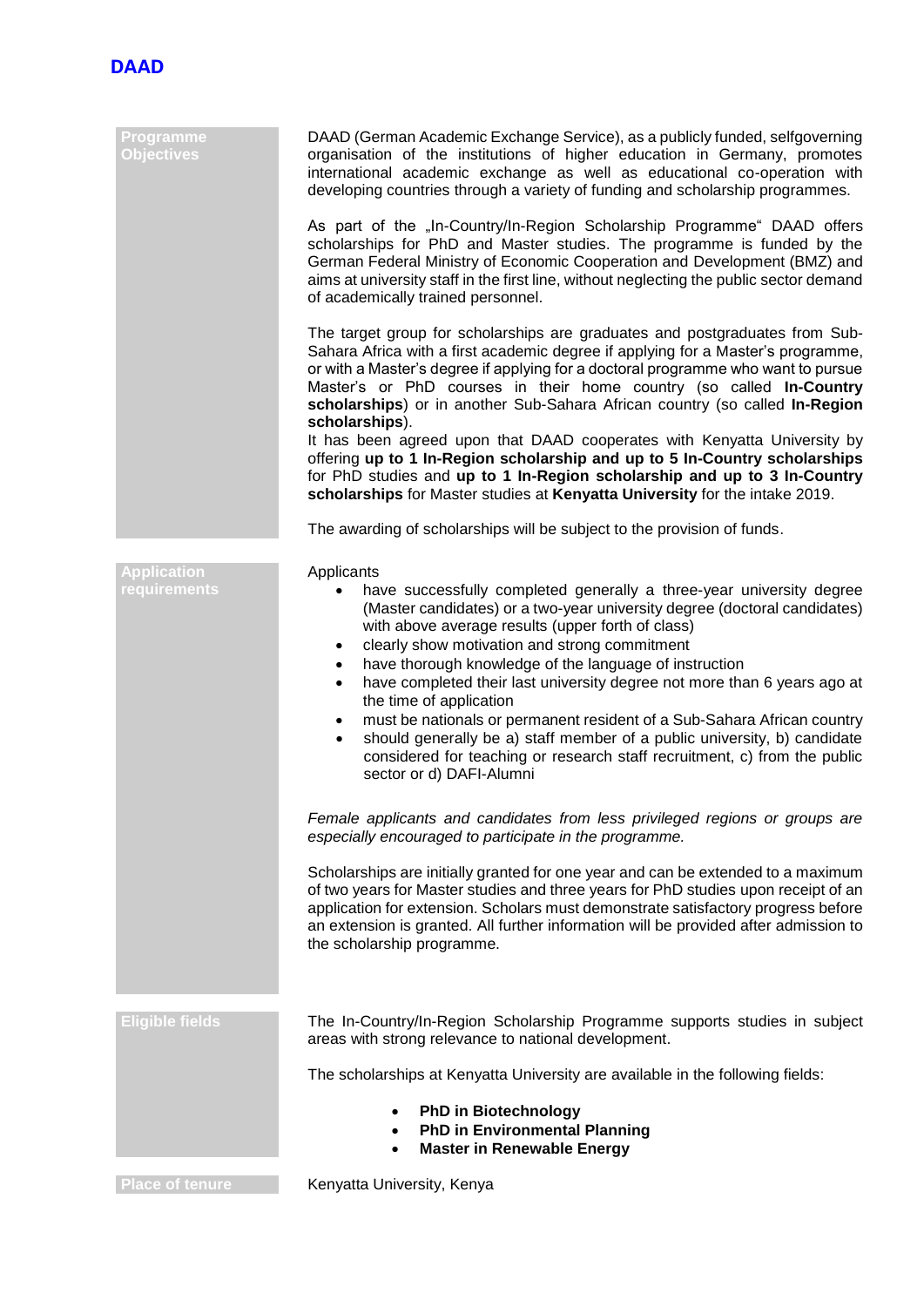

**Duration and Commencement**

### The duration

- of the PhD programme is generally up to three years
- of the Master programme is generally up to two years

#### generally **starting in September.**

**Applicaion and Selection Procedure**

### **The application process contains two steps.**

#### First step:

Applicants must apply for their studies at Kenyatta University using the contacts and the method that is prescribed by the institution. Kenyatta University has set its own deadlines.

Kenyatta University will screen, pre-select (according to DAAD selection criteria) and short-list the applicants. A detailed report consisting of the shortlisting procedure, the entire list of applicants, the ranked shortlist and the shortlisting panel members will also be availed to DAAD. The ranked shortlist will contain preferably triple (at least double) the number of scholarships that have been attributed to the institution.

DAAD reserves the right of final selection.

#### Second step:

Pre-selected candidates are asked to log into the DAAD portal and register themselves and submit an DAAD application.

- **1.** Register online via the DAAD-Portal (if not already registered): [https://portal.daad.de](https://portal.daad.de/)
- 2. Apply online via the DAAD-Portal under the tab "Personal Funding"/ "Application"

Documents to be submitted:

- DAAD application form duly filled (available in the DAAD-Portal)
- Hand signed curriculum vitae (please use the european specimen form at http://europass.cedefop. Europa.eu), including a list of publications (if applicable).
- Recommendation letter by university teachers (Master 1, PhD 2)
- Letter of admission for the host university / institution / network
- Certified copies of university degree certificates including transcripts
- Letter of motivation (if applicable: mentioning the planned research stay in Germany, see "Additional benefits")
- Copy of the passport

PhD candidates have to submit the following additional documents:

- Declaration of acceptance from the academic supervisor
- Detailed and precise PhD proposal, including detailed work and time table (if applicable: mentioning the planned research stay in Germany, see "Additional benefits")
- Abstract of the proposal on one page (please include name and title of proposal

**Closing date for the submission of DAAD scholarship applications is 31.03.2019.**